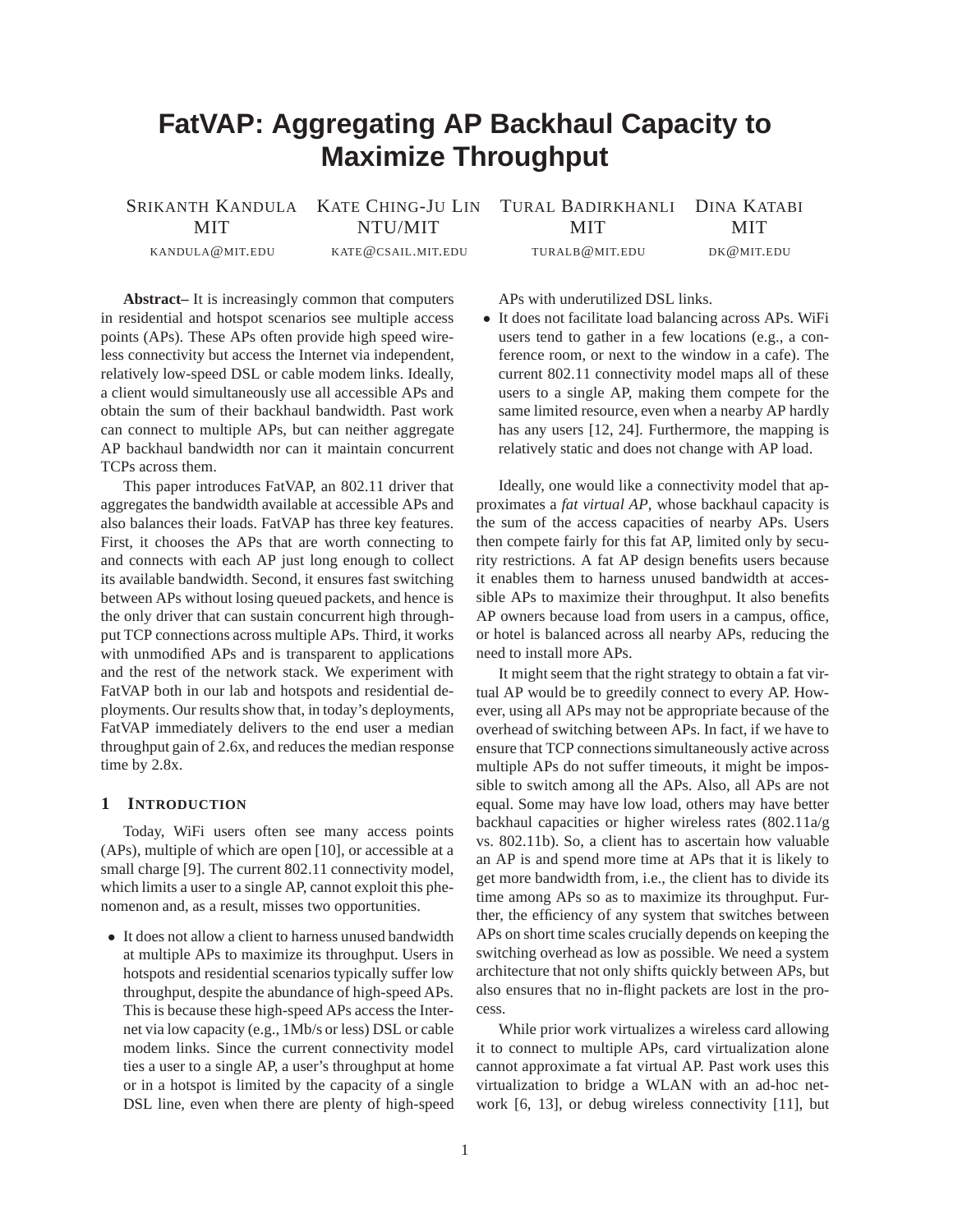

**Figure 1:** An example scenario where a client can potentially obtain the sum of the backhaul bandwidth available at the two APs.

can neither aggregate AP backhaul bandwidth nor balance their load. This is because it cannot tell which APs are worth connecting to and for how long. Further, it has a large switching overhead of 30-600ms [7, 13] and hence cannot be used for switching at short time-scales on the order of 100 ms, which is required for high-throughout TCP connections across these APs.

This paper introduces FatVAP, an 802.11 driver design that enables a client to aggregate the bandwidth available at accessible APs and balance load across them. FatVAP approximates the concept of a fat virtual AP given the physical restrictions on the resources. To do so, FatVAP periodically measures both the wireless and endto-end bandwidths available at each AP. It uses this information as well as an estimate of the switching overhead to connect to each AP for just enough time to collect its available bandwidth and toggle only those APs that maximize user throughput.

The FatVAP driver has the following key features.

- It has an AP scheduler that chooses how to distribute the client's time across APs so as to maximize throughput.
- It ensures fast switching between APs (about 3 ms) without losing queued packets, and hence is the only driver that can sustain concurrent high throughput TCP connections across multiple APs.
- It works with existing setups, i.e., single 802.11 card, unmodified APs, and is transparent to applications and the rest of the network stack.

FatVAP leverages today's deployment scenarios to provide immediate improvements to end users without any modification to infrastructure or protocols. It does not need fancy radios, access to the firmware, or changes to the 802.11 MAC. FatVAP has been implemented in the MadWifi driver [4], and works in conjunction with autorate algorithms, carrier-sense, CTS-to-self protection, and all other features in the publicly released driver.

Experimental evaluation of our FatVAP prototype in a testbed and actual hotspot deployments shows that:

• In today's residential and Hotspot deployments (in Cambridge/Somerville MA), FatVAP immediately delivers to the end user a median throughput gain of 2.6x, and reduces the median response time by 2.8x.

- FatVAP is effective at harnessing unused bandwidth from nearby APs. For example, with 3 APs bottlenecked at their backhaul links, FatVAP's throughput is 3x larger than an unmodified MadWifi driver.
- FatVAP effectively balances AP loads. Further, it adapts to changes in the available bandwidth at an AP and re-balances load with no perceivable delay.
- FatVAP coexists peacefully. At each AP, FatVAP competes with unmodified clients as fairly as an unmodified MadWifi driver and is sometimes fairer as FatVAP will move to an alternate if the AP gets congested. Further, FatVAP clients compete fairly among themselves.

## **2 MOTIVATING EXAMPLES**

Not all access points are equal. An 802.11 client might have a low loss-rate to one access point; another access point might be less congested; yet another may have a high capacity link to the Internet or support higher data rates (802.11g rather than 802.11b). How should an 802.11 client choose which access points to connect to and what fraction of its time to stay connected to each AP?

To better understand the tradeoffs in switching APs, let us look at a few simple examples. Consider the scenario in Fig. 1, where the wireless client is in the range of 2 open APs. Assume the APs operate on orthogonal 802.11 channels. For each AP, let the *wireless available bandwidth, w*, be the rate at which the client communicates with the AP over the wireless link, and the *endto-end available bandwidth, e*, be the client's end-to-end data rate when connected to that AP. Note that these values do not refer to link capacities but the throughput achieved by the client and in particular subsume link losses, driver's rate selection and competition from other clients at the AP. Note also that the end-to-end bandwidth is always bounded by the wireless available bandwidth, i.e.,  $e \leq w$ . How should the client in Fig. 1 divide its time between connecting to AP1 and AP2? The answer to this question depends on a few factors.

First, consider a scenario in which the bottlenecks to both APs are the wireless links (i.e.,  $w = e$  at both APs). In this case, there is no point toggling between APs. If the client spends any time at the AP with lower available wireless bandwidth, it will have to send at a lower rate for that period, which reduces the client's overall throughput. Hence, when the wireless link is the bottleneck, the client should stick to the best AP and avoid AP switching.

Now assume that the bottlenecks are the APs' access links (i.e.,  $w > e$  for both APs). As a concrete example, say that the client can achieve 5 Mb/s over either wireless link, i.e.,  $w_1 = w_2 = 5$  Mb/s, but the client's end-to-end available bandwidth across either AP is only 2 Mb/s, i.e.,  $e_1 = e_2 = 2$  Mb/s. If the client picks one of the two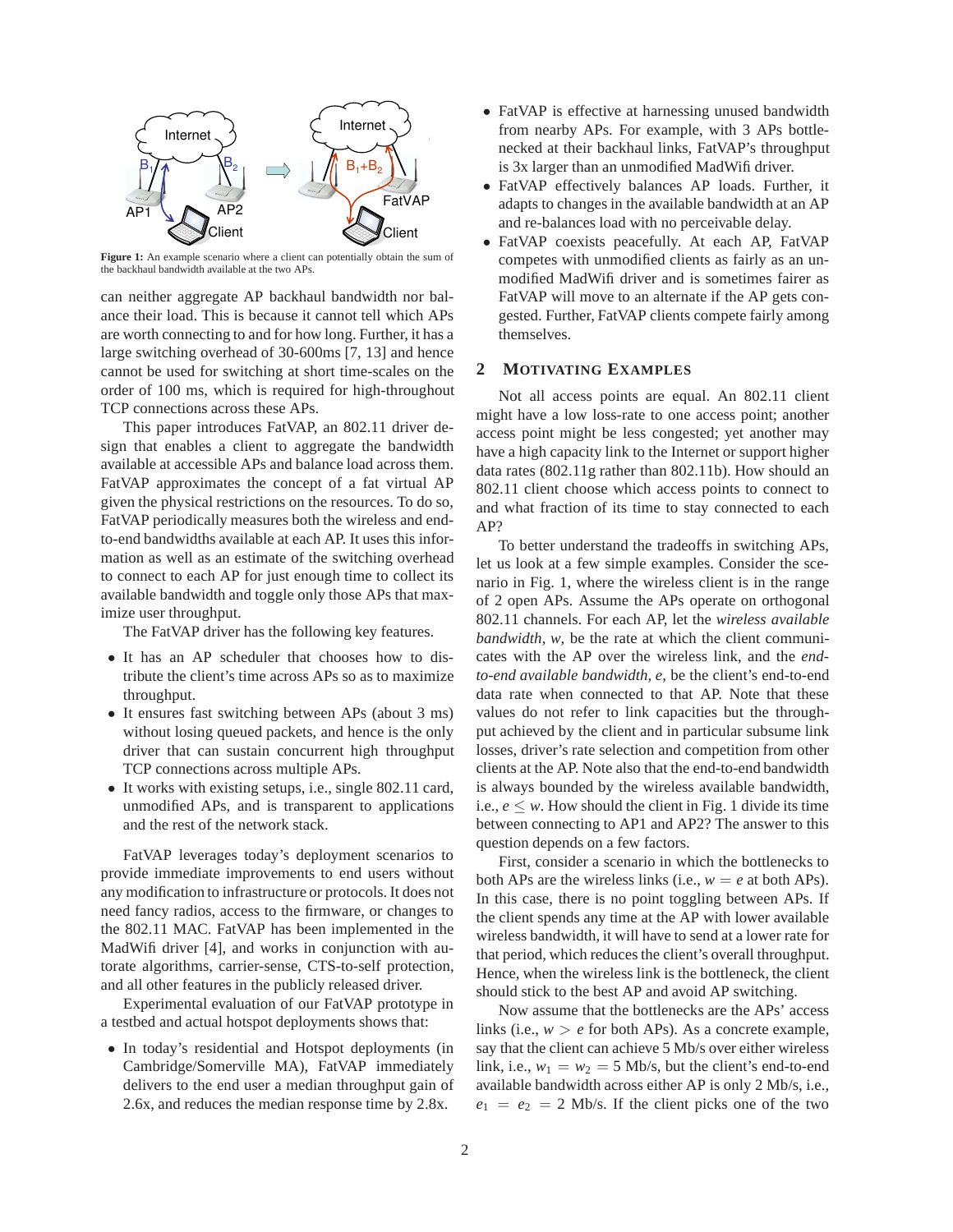| AP Bandwidth (Mbps)  | - AP1        | $AP2$ | AP3 |
|----------------------|--------------|-------|-----|
| End-to-end Available | $\mathbf{h}$ |       |     |
| Wireless Available   | 5            |       |     |
|                      |              |       |     |

Optimal =  $7$  Mbps,  $88\%$  busy

**Figure 2:** Choosing APs greedily based on higher end-to-end available bandwidth is not optimal.

| AP Bandwidth (Mbps)   AP1   AP2   AP3   AP4   AP5   AP6 |   |  |  |     |
|---------------------------------------------------------|---|--|--|-----|
| End-to-end Available                                    |   |  |  | 4.5 |
| Wireless Available                                      | ᡃ |  |  |     |

**Figure 3:** Choosing APs greedily based on higher wireless available bandwidth is not practical because it doesn't account for switching overheads.

APs and sticks to it, as is the case with current drivers, its throughput will be limited to 2 Mb/s. We observe however that the client need not spend 100% of its time at an AP to obtain its end-to-end available bandwidth. It is sufficient to connect to each AP for  $\frac{2}{5}$  of the client's time. While connected, the client sends (and receives) its data at 5 Mb/s, i.e., according to its wireless available bandwidth. The AP drains the client's data upstream (or receives new data for the client) at the lower rate of 2 Mb/s, which is the end-to-end bandwidth available to our client. Until the AP drains the previous burst (or gets new data for the client), there is no point for the client to stay connected to the AP. As long as the client spends more than  $\frac{2}{5}$  of its time on each AP, it can achieve the sum of their end-to-end rates, i.e., in our example it achieves 4 Mb/s.

Thus, to obtain the bandwidth available at an AP, a client should connect to it for at least a fraction  $f_i = \frac{e}{w}$ of its time. This means that when the wireless link is the bottleneck at an AP, i.e.,  $w = e$ , a client needs to spend 100% of its time at that AP in order to collect its available bandwidth. Otherwise, the client can use its spare time to get then unused bandwidth at other APs. But since the sum of the *fi*'s across all APs can exceed 1, a client will need to select a subset of the available APs. So, which APs does a client pick?

One may think of making greedy decisions. In particular, the client can order the APs according to their end-to-end available bandwidth, and greedily add APs to its schedule until the sum of the fractions  $f_i$ 's reaches 1– i.e., 100% of the client's time is used up. Such a scheduler however is suboptimal. Fig. 2 shows a counter example, where AP1 has the highest end-to-end rate of 5Mb/s, yet picking AP1 means that the client has to spend  $\frac{e_i}{w_i} = \frac{5}{5} = 100\%$  of its time at AP1 leaving no time to connect to other APs. The optimal scheduler here picks {AP2, AP3} and achieves 7 Mb/s throughput; the client spends  $\frac{e_i}{w_i} = \frac{4}{8} = 50\%$  of its time at AP2 and  $\frac{3}{8} = 38\%$  at AP3 for a total of 88% of busy time. The remaining 12% of time can compensate for the switching overhead and increase robustness to inaccurate estimates of AP bandwidth.

In practice, one also cannot pick APs greedily based on their wireless available bandwidth. Consider the example in Fig. 3. One may think that the client should toggle between AP1, AP2, AP3, AP4, and AP5, spending 20% of its time on each AP. This would have been true if switching APs takes no time. In practice, switching between APs incurs a delay to reset the hardware to a different channel, to flush packets within the driver, etc., and this overhead adds up over the number of APs switched. Consider again the scenario in Fig. 3. Let the switching delay be 5 ms, then each time it toggles between 5 APs, the client wastes 25 ms of overhead. This switching overhead cannot be amortized away by switching infrequently between APs. To ensure that TCP connections via an AP do not time out, the client needs to serve each AP frequently, say once every 100ms. With a duty cycle of 100ms, and a switching overhead of 25ms a client has only 75% of its time left for useful work. Dividing this over the five APs results in a throughput of  $5 \times .75 = 3.25$  Mb/s, which is worse than sticking to AP6 for 100% of the time, and obtaining 4.5 Mb/s.

In §3.1, we formalize and solve a scheduling problem that maximizes client throughput given practical constraints on switching overhead and the switching duty cycle.

## **3 FATVAP**

FatVAP is an 802.11 driver design that aggregates the bandwidth available at nearby APs and load balances traffic across them. We implemented FatVAP as a modification to the MadWifi driver [4]. FatVAP incorporates the following three components:

- An AP scheduler that maximizes client throughput;
- A load balancer that maps traffic to APs according to their available bandwidth;
- An AP switching mechanism that is fast, loss-free, and transparent to both the APs and the host network stack.

At a high level, FatVAP works as follows. Fat-VAP scans the various channels searching for available access-points (APs). It probes these APs to estimate their wireless and end-to-end available bandwidths. FatVAP's scheduler decides which APs are worth connecting to and for how long in order to maximize client throughput. FatVAP then toggles connections to APs in accordance to the decision made by the scheduler. When switching away from an AP, FatVAP informs the AP that the client is entering the power-save mode. This ensures that the AP buffers the client's incoming packets, while it is away collecting traffic from another AP. Transparent to user's applications, FatVAP pins flows to APs in a way that balances their loads. FatVAP continually estimates the end-to-end and wireless available bandwidths at each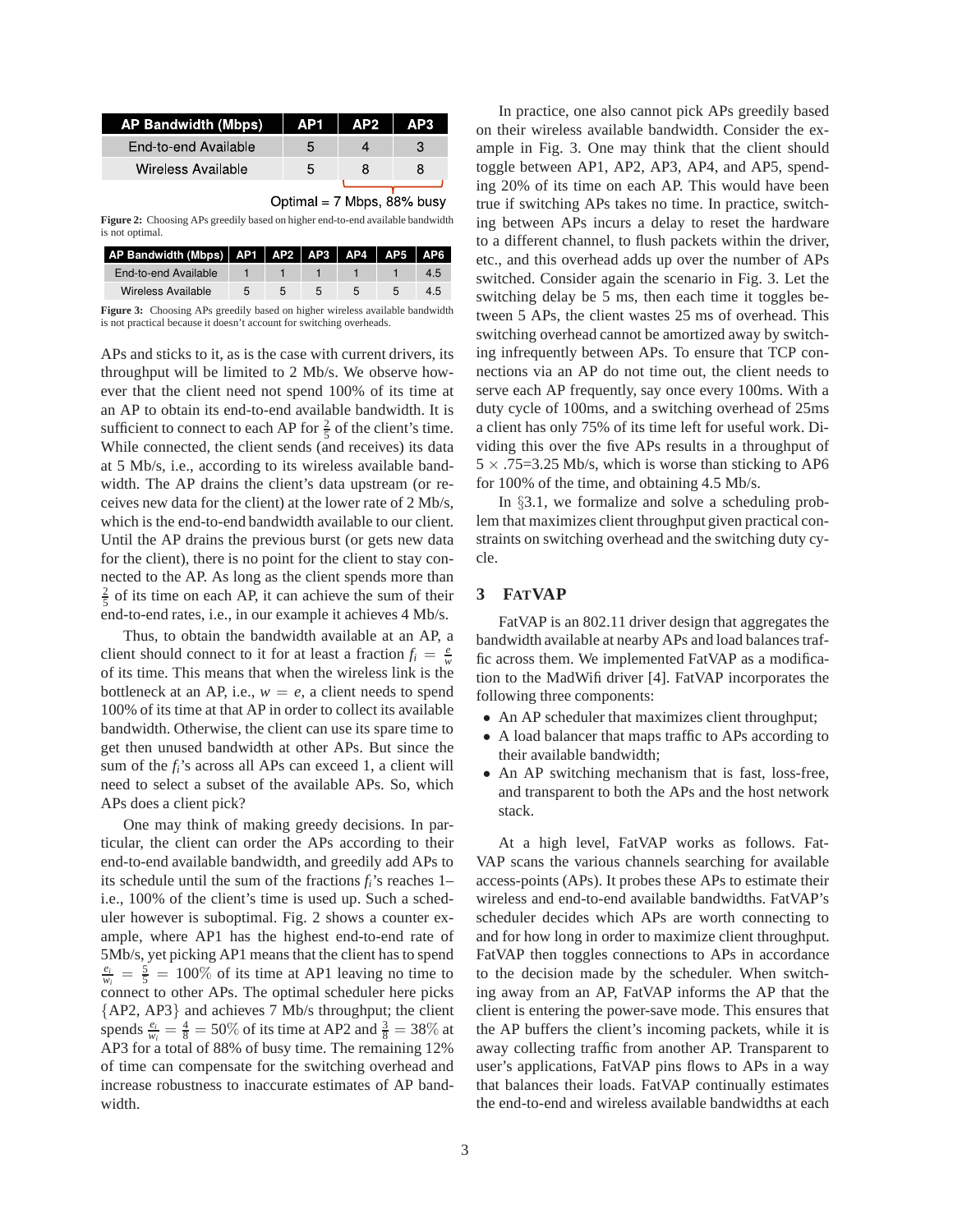AP by passively monitoring ongoing traffic, and adapts to changes in available bandwidth by re-computing the best switching schedule.

## **3.1 The AP Scheduler**

The scheduler chooses which APs to toggle between to maximize client throughput, while taking into account the bandwidth available at the APs and the switching overhead.

We formalize the scheduling problem as follows. The scheduler is given a set of accessible APs. It assigns to each AP a value and a cost. The value of connecting to a particular AP is its contribution to client throughput. If *f<sup>i</sup>* is the fraction of time spent at  $AP_i$ , and  $w_i$  is  $AP_i$ 's wireless available bandwidth, then the value of connecting to AP*<sup>i</sup>* is:

$$
value_i = f_i \times w_i. \tag{1}
$$

Note that as discussed in §2, a client can obtain no more than the end-to-end available bandwidth at  $AP_i$ ,  $e_i$ , and thus need not connect to AP<sub>*i*</sub> for more than  $\frac{e_i}{w_i}$  of its time. Hence,

$$
0 \le f_i \le \frac{e_i}{w_i} \Rightarrow value_i \le e_i. \tag{2}
$$

The cost of an AP is equal to the time that a client has to spend on it to collect its value. The cost also involves a setup delay to pick up in-flight packets and retune the card to a new channel. Note that the setup delay is incurred only when the scheduler spends a non-zero amount of time at  $AP_i$ . Hence, the cost of  $AP_i$  is:

$$
cost_i = f_i \times D + [f_i] \times s,
$$
 (3)

where  $D$  is the scheduler's duty cycle, i.e., the total time to toggle between all scheduled APs, *s* is the switching setup delay, and  $[f_i]$  is the ceiling function, which is one if  $f_i > 0$  and zero otherwise.

The objective of the scheduler is to maximize client throughput. The scheduler, however, cannot have too large a duty cycle. If it did, the delay can hamper the TCP connections, increasing their RTTs, causing poor throughput and potential time-outs. The objective of the scheduler is to pick the  $f_i$ 's to maximize the switching value subject to two constraints: the cost in time must be no more than the chosen duty cycle, *D*, and the fraction of time at an AP has to be positive and no more than  $\frac{e_i}{w_i}$ , i.e.,

$$
\max_{f_i} \qquad \sum_i f_i w_i \tag{4}
$$

$$
s.t. \qquad \sum_{i} \left( f_i D + \left[ f_i \right] s \right) \le D \tag{5}
$$

$$
0 \le f_i \le \frac{e_i}{w_i}, \ \forall i. \tag{6}
$$

How do we solve this optimization? In fact, the optimization problem in Eqs. 4-6 is similar to the known knapsack problem [3]. Given a set of items, each with a value and a weight, we would like to pack a knapsack so as to maximize the total value subject to a constraint on the total weight. Our items (the APs) have both fractional weights (costs)  $f_i \times D$  and zero-one weights  $[f_i] \times s$ . The knapsack problem is typically solved using dynamic programming. The formulation of this dynamic programming solution is well-known and can be used for our problem [3].

A few points are worth noting.

- FatVAP's solution based on dynamic programming is efficient and stays within practical bounds. Even with 5 APs, our implementation on a 2GHz x86 machine solves the optimization in 21 microseconds (see §4.2).
- So far we have assumed that we know both the wireless and end-to-end bandwidths of all accessible APs. FatVAP estimates these values passively (§3.1.1, §3.1.2).
- The scheduler takes AP load into account. Both the wireless and end-to-end bandwidths refer to the rate obtained by the client as it competes with other clients.
- It is important to include the switching overhead, *s*, in the optimization. This variable accounts for various overheads such as switching the hardware, changing the driver's state, and waiting for in-flight packets. It also ensures that the scheduler shies away from switching APs whenever a tie exists, or when switching does not yield a throughput increase. FatVAP continuously measures the switching delay and updates *s* if the delay changes (we show microbenchmarks in §4.2).
- Our default choice for duty cycle is  $D = 100$  ms. This value is long enough to enable the scheduler to toggle a handful of APs and small enough to ensure that the RTTs of the TCP flows stay in a reasonable range [19].

## *3.1.1 Measuring Wireless Available Bandwidth*

The wireless available bandwidth is the rate at which the client and AP communicate over the wireless link. If the client is the only contender for the medium, the wireless available bandwidth is the throughput of the wireless link. If other clients are contending for the medium, it reduces to the client's competitive share of the wireless throughput after factoring in the effect of auto-rate. Here, we describe how to estimate the wireless available bandwidth from client to the AP, i.e., on the uplink. One can have separate estimates for uplink and downlink. However, in our experience the throughput gain from this improved accuracy is small in comparison to the extra complexity.

How does a client estimate the uplink wireless available bandwidth? The client can estimate it by measur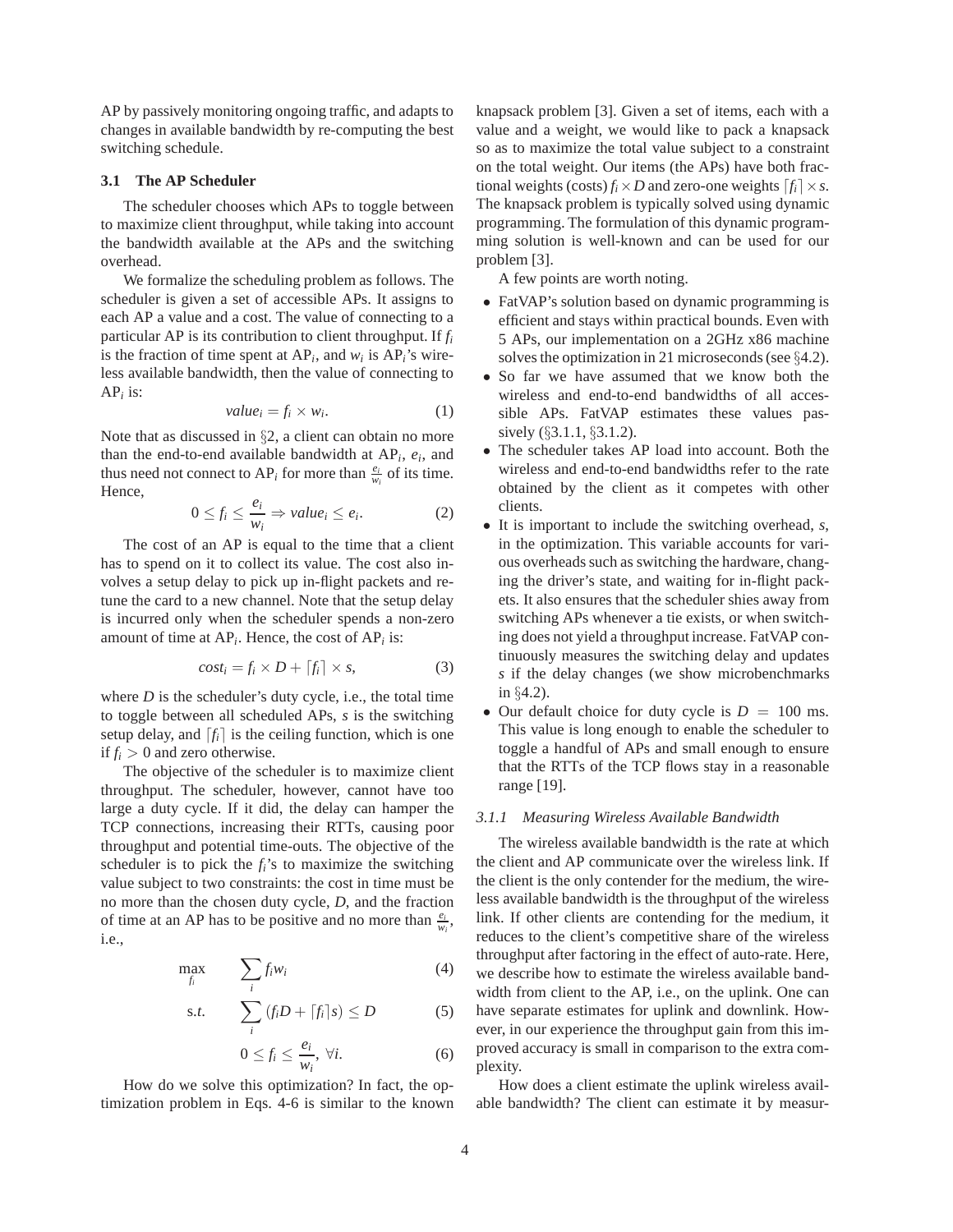ing the time between when a packet reaches the head of the transmit queue and when the packet is acked by the AP. This is the time taken to deliver one packet, *td*, given contention for the medium, autorate, retransmissions, etc. We estimate the available wireless bandwidth by dividing the packet's size in bytes, *B*, by its delivery time *td*. The client takes an exponentially weighted average over these measurements to smooth out variability, while adapting to changes in load and link quality.

Next, we explain how we measure the delivery time *td*. Note that the delivery time of packet *j* is:

$$
td_j = ta_j - tq_j, \tag{7}
$$

where *tq<sup>j</sup>* is the time when packet *j* reaches the head of the transmit queue, and  $ta_j$  is the time when packet *j* is acked. It is easy to get  $ta<sub>i</sub>$  because the Hardware Abstraction Layer (HAL) timestamps each transmitted packet with the time it was acked. Note that the HAL does raise a tx interrupt to tell the driver to clean up the resources of transmitted packets but it does this only after many packets have been transmitted. Hence, the time when the tx interrupt is raised is a poor estimate of *ta<sup>j</sup>* .

Obtaining *tq<sup>j</sup>* , however, is more complex. The driver hands the packet to the HAL, which queues it for transmission. The driver does not know when the packet reaches the head of the transmission queue. Further, we do not have access to the HAL source, so we cannot modify it to export the necessary information.<sup>1</sup> We work around this issue as follows. We make the driver timestamp packets just before it hands them to the HAL. Suppose the timestamp of packet *j* as it is pushed to the HAL is  $th_j$ , we can then estimate  $tq_j$  as follows:

$$
tq_j = \max(th_j, ta_{j-1})\tag{8}
$$

The intuition underlying Eq. 8 is simple; either the HAL's queue is empty and thus packet *j* reaches the head of the queue soon after it is handed to the HAL, i.e., at time *th<sup>j</sup>* , or the queue has some previous packets, in which case packet *j* reaches the head of the queue only when the HAL is done with delivering packet  $j - 1$ , i.e., at time  $ta_{j-1}$ .

Two practical complications exist however. First, the timer in the HAL has millisecond accuracy. As a result, the estimate of the delivery time *td* in Eq. 7 will be equally coarse, and mostly either 0 ms or 1 ms. To deal with this coarse resolution, we need to aggregate over a large number of measurements. In particular, Fat-VAP produces a measurement of the wireless available throughput at AP*<sup>i</sup>* by taking an average over a window of *T* seconds (by default  $T = 2s$ ), as follows:

$$
w_i = \frac{\sum_{j \in T} B_j}{\sum_{j \in T} t d_j}.
$$
\n(9)

The scheduler continuously updates its estimate by using an exponentially weighted average over the samples in Eq. 9.

A second practical complication occurs because both the driver's timer and the HAL's timer are typically synchronized with the time at the AP. This synchronization happens with every beacon received from the AP. But as FatVAP switches APs, the timers may resynchronize with a different AP. This is fine in general as both timers are always synchronized with respect to the same AP. The problem, however, is that some of the packets in the transmit queue may have old timestamps taken with respect to the previous AP. To deal with this issue, the FatVAP driver remembers the id of the last packet that was pushed into the HAL. When resynchronization occurs (i.e., the beacon is received), it knows that packets with ids smaller than or equal to the last pushed packet have inaccurate timestamps and should not contribute to the average in Eq. 9.

Finally, we note that FatVAP's estimation of available bandwidth is mostly passive and leverages transmitted data packets. FatVAP uses probes only during initialization, because at that point the client has no traffic traversing the AP. FatVAP also occasionally probes the unused APs (i.e., APs not picked by the scheduler) to check that their available bandwidth has not changed.

#### *3.1.2 Measuring End-to-End Available Bandwidth*

The available end-to-end bandwidth via an AP is the average throughput that a client obtains when using the AP to access the Internet.<sup>2</sup> The available end-to-end bandwidth is lower when there are more contenders causing a FatVAP client to avoid congested APs in favor of a balanced load.

How do we measure an AP's end-to-end available bandwidth? The naive approach would count all bytes received from the AP in a certain time window and divide the count by the window size. The problem, however, is that no packets might be received either because the host has not demanded any, or the sending server is idle. To avoid underestimating the available bandwidth, FatVAP guesses which of the inter-packet gaps are caused by idleness and removes those gaps. The algorithm is fairly simple. It ignores packet gaps larger than one second. It also ignores gaps between small packets, which are mostly AP beacons and TCP acks, and focuses on the spacing between pairs of large packets. After ignoring packet pairs that include small packets and those that are spaced by excessively long intervals, FatVAP computes an estimate

<sup>&</sup>lt;sup>1</sup>An open source project named OpenHAL allows access to the HAL but is too inefficient to be used in practice.

<sup>2</sup>Note that our definition of available end-to-end bandwidth is not the typical value [17, 26] that is computed between a source-destination pair, but is an average over all paths through the AP.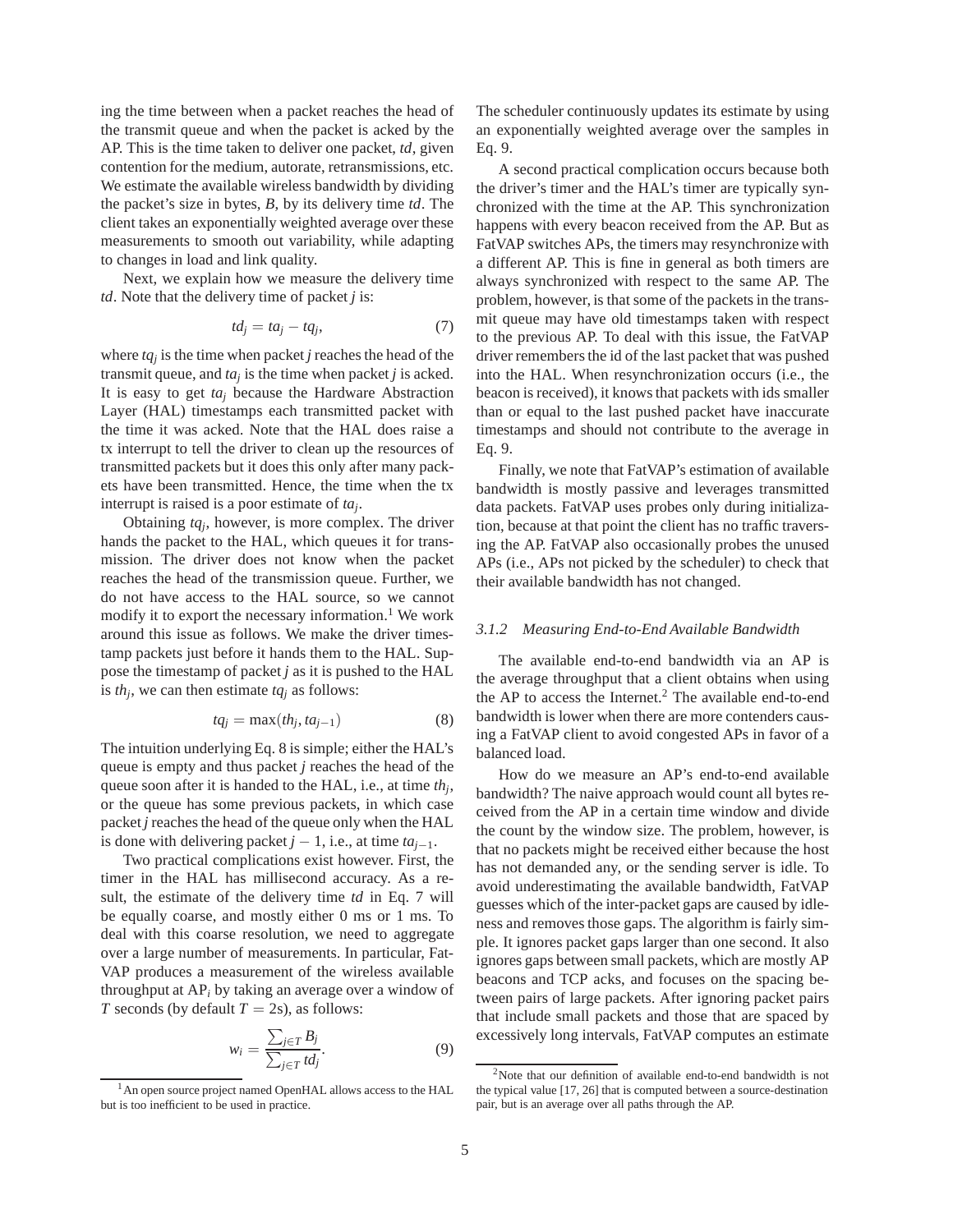

True end-to-end available bandwidth

**Figure 4:** The estimate of end-to-end available bandwidth is different from the true value because the AP buffers data when the client is not listening and buffered data drains at the wireless available bandwidth. FatVAP corrects for this by spending slightly longer than necessary at each AP, i.e., operating at the red dot rather than the black dot.

of the end-to-end available bandwidth at AP*<sup>i</sup>* as:

$$
\widehat{e_i} = \frac{\sum B_j}{\sum g_j},\tag{10}
$$

where  $B_j$  is the size of the second packet in the  $j<sup>th</sup>$  pair, and  $g_j$  is the gap separating the two packets, and the sum is taken over a time window of  $T = 2$  seconds.

One subtlety remains however. When a client reconnects to an AP, the AP first drains out all packets that it buffered when the client was away. These packets go out at the wireless available bandwidth  $w_i$ . Once the buffer is drained out, the remaining data arrives at the end-to-end available bandwidth *e<sup>i</sup>* . Since the client receives a portion of its data at the wireless available bandwidth and  $w_i \ge e_i$ , simply counting how quickly the bytes are received, as in Eq. 10, over-estimates the end-to-end available bandwidth.

Fig. 4 plots how the estimate of end-to-end available bandwidth  $\hat{e}_i$  relates to the true value  $e_i$ . There are two distinct phases. In one phase, the estimate is equal to  $w_i$ , which is shown by the flat part of the solid blue line. This phase corresponds to connecting to AP*<sup>i</sup>* for less time than needed to collect all buffered data, i.e.,  $f_i < \frac{e_i}{w_i}$ . Since the buffered data drains at  $w_i$ , the estimate will be  $\hat{e}_i = w_i$ . In the other phase, the estimate is systematically inflated by  $\frac{1}{f_i}$ , as shown by the tilted part of the solid blue line. This phase corresponds to connecting to  $AP_i$  for more time than needed to collect all buffered data, i.e.,  $f_i > \frac{e_i}{w_i}$ . The derivation for this inflation is in Appendix A. Here, we note the ramifications.

Inflated estimates of the end-to-end available bandwidth make the ideal operating point unstable. A client would ideally operate at the black dot in Fig. 4, where it connects to  $AP_i$  for exactly  $f_i^* = \frac{e_i}{w_i}$  of its time. But, if the client does so, the estimate  $\hat{e}_i$  will be  $\hat{e}_i = \frac{e_i}{f_i^*} = w_i$ . In this case, the client cannot figure out the amount of inflation in  $e_i$  and compensate for it because the true end-to-end available bandwidth can be any value corresponding to the flat thick blue line in Fig. 4. Even worse, if the actual end-to-end available bandwidth were to increase, say







because a contending client shuts off, the client cannot observe this change, because its estimate will still be *w<sup>i</sup>* .

To fix this, FatVAP clients operate at the red dot, i.e., they spend slightly longer than necessary at each AP in order to obtain an accurate estimate of the end-to-end bandwidth. Specifically, if  $\hat{e}_i \approx w_i$ , FatVAP knows that it is operating near or beyond the black dot and thus slightly increases*f<sup>i</sup>* to go back to the red dot. The red arrows in the figure show how a FatVAP client gradually adapts its *f<sup>i</sup>* to bring it closer to the desired range. As long as *f<sup>i</sup>* is larger than the optimal value, we can compensate for the inflation knowing that  $e_i = f_i \hat{e}_i$ , i.e., Eq. 10 can be re-written as:

$$
e_i = f_i \frac{\sum B_j}{\sum g_j}.\tag{11}
$$

#### **3.2 Load Balancing Traffic Across APs**

The scheduler in §3.1 gives an opportunity to obtain the sum of available bandwidth at all APs, but to fulfill that opportunity, the FatVAP driver should map traffic to APs appropriately. There are two parts to mapping traffic: a load balancer that splits traffic among the APs, and a reverse-NAT that ensures traffic goes through the desired APs.

#### *3.2.1 The Load Balancer*

The load balancer assigns traffic to APs proportionally to the end-to-end bandwidth obtainable from an AP.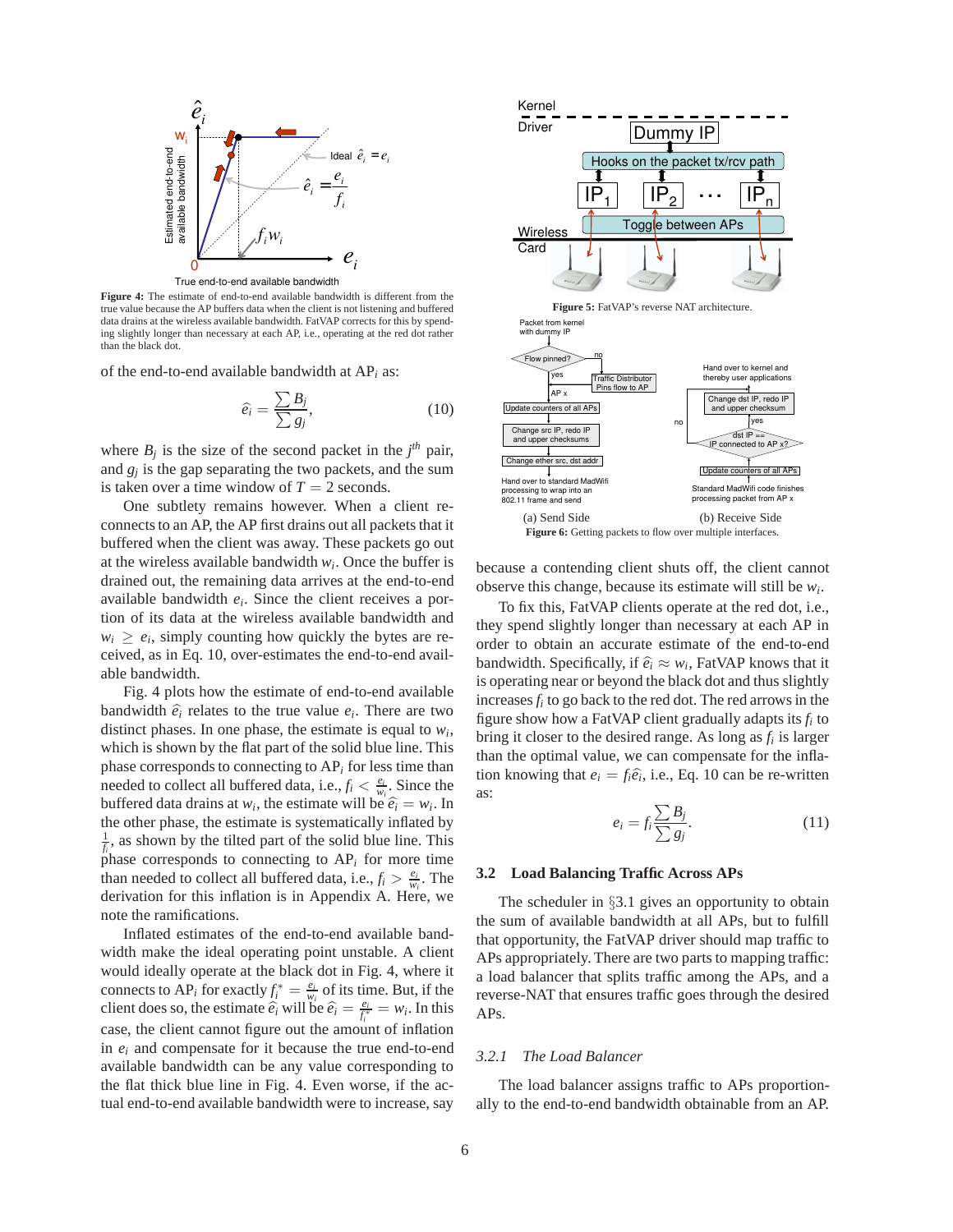Thus, the traffic ratio assigned to each AP, *r<sup>i</sup>* , is:

$$
r_i = \frac{f_i w_i}{\sum_j f_j w_j},\tag{12}
$$

where  $f_i$  is the fraction of time that the client connects to  $AP_i$  and  $f_iw_i$  is the value of  $AP_i$  (see Eqs. 1, 2).

When splitting traffic, the first question is whether the traffic allocation unit should be a packet, a flow, or a destination? FatVAP allocates traffic to APs on a flow-by-flow basis. A flow is identified by its destination IP address and its ports. FatVAP records the flow-to-AP mapping in a hash-table. When a new flow arrives, FatVAP decides which AP to assign this flow to and records the assignment in the hash table. Subsequent packets in the flow are simply sent through the AP recorded in the hash table.

Our decision to pin flows to APs is driven by practical considerations. First, it is both cumbersome and inefficient to divide traffic at a granularity smaller than a flow. Different APs usually use different DHCP servers and accept traffic only when the client uses the IP address provided by the AP's DHCP server. This means that in the general case, a flow cannot be split across APs. Further, splitting a TCP flow across multiple paths often reorders the flow's packets hurting TCP performance [25]. Second, a host often has many concurrent flows, making it easy to load balance traffic while pinning flows to APs. Even a single application can generate many flows. For example, browsers open parallel connections to quickly fetch the objects in a web page (e.g., images, scripts) [18], and file-sharing applications like BitTorrent open concurrent connections to peers.

But, how do we assign flows to APs to satisfy the ratios in Eq.12? The direct approach assigns a new flow to the i<sup>th</sup> AP with a random probability  $r_i$ . Random assignment works when the flows have similar sizes. But flows vary significantly in their sizes and rates [15, 22, 25]. To deal with this issue, FatVAP maintains per-AP token counters, *C*, that reflect the deficit of each AP, i.e., how far the number of bytes mapped to an AP is from its desired allocation. For every packet, FatVAP increments all counters proportionally to the APs' ratios in Eq. 12. The counter of the AP that the packet was sent/received on is decremented by the packet size *B*. Hence, every window of  $T_c$  seconds (default is  $T = 60$ s) we compute:

$$
C_i = \begin{cases} C_i + r_i \times B - B & \text{Packet is mapped to AP}_i \\ C_i + r_i \times B & \text{Otherwise.} \end{cases}
$$
 (13)

It is easy to see that APs with more traffic than their fair share have negative counters and those with less than their fair share have positive counter values. When a new flow arrives, FatVAP assigns the flow to the AP with the most positive counters and decreases that AP's counters by a constant amount  $F$  (default 10,000) to accommodate for TCP's slow ramp-up. Additionally, we decay all counters every  $T_c = 60$ s to forget biases that occurred a long time ago.

#### *3.2.2 The Reverse-NAT*

How do we ensure that packets in a particular flow are sent and received through the AP that the load balancer assigns the flow to? If we simply present the kernel with multiple interfaces, one interface per AP like prior work [13], the kernel would send all flows through one AP. This is because the kernel maps flows to interfaces according to routing information, not load. When all APs have valid routes, the kernel simply picks the default interface.

To address this issue, FatVAP uses a reverse NAT as a shim between the APs and the kernel, as shown in Fig. 5. Given a single physical wireless card, the FatVAP driver exposes just one interface with a dummy IP address to the kernel. To the rest of the MadWifi driver, however, Fat-VAP pretends that the single card is multiple interfaces. Each of the interfaces is associated to a different AP, using a different IP address. Transparent to the host kernel, FatVAP resets the addresses in a packet so that the packet can go through its assigned AP.

On the send side, and as shown in Fig. 6, FatVAP modifies packets just as they enter the driver from the kernel. If the flow is not already pinned to an AP, Fat-VAP uses the load balancing algorithm above to pin this new flow to an AP. FatVAP then replaces the source IP address in the packet with the IP address of the interface that is associated with the AP. Of course, this means that the IP checksum has to be re-done. Rather than recompute the checksum of the entire packet, FatVAP uses the fact that the checksum is a linear code over the bytes in the packet. So analogous to [14], the checksum is recomputed by subtracting some  $f$ (the dummy IP address) and adding *f*(assigned interface's IP). Similarly, transport layer checksums, e.g., TCP and UDP checksums, need to be redone as these protocols use the IP header in their checksum computation. After this, FatVAP hands over the packet to standard MadWifi processing, as if this were a packet the kernel wants to transmit out of the assigned interface.

On the receive side, FatVAP modifies packets after standard MadWifi processing, just before they are handed up to the kernel. If the packet is not a broadcast packet, FatVAP replaces the IP address of the actual interface the packet was received on with the dummy IP of the interface the kernel is expecting the packets on. Checksums are re-done as on the send side, and the packet is handed off to the kernel.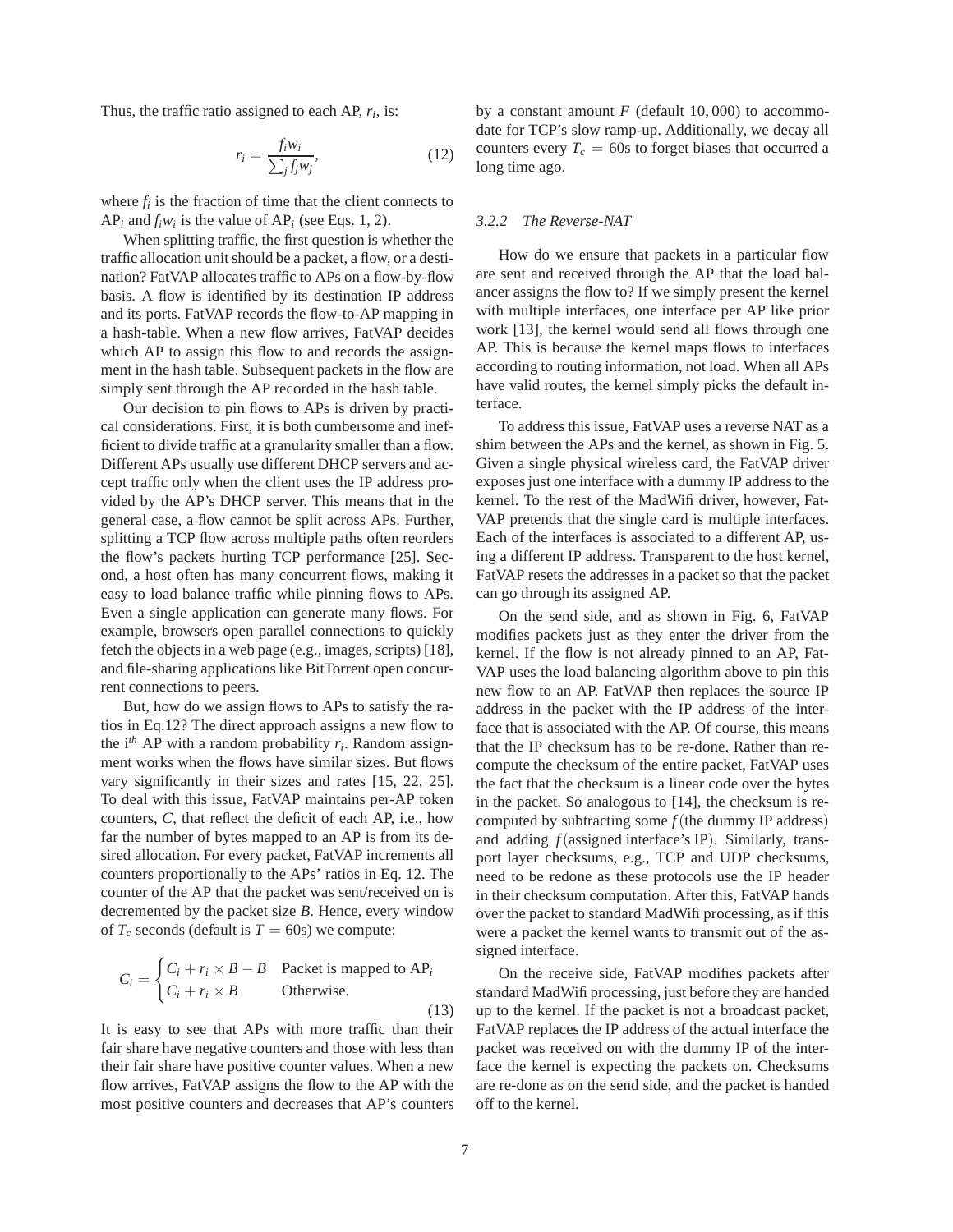## **3.3 Fast, Loss-Free, and Transparent AP Switching**

To maximize user throughput, FatVAP has to toggle between APs according to the scheduler in §3.1 while simultaneously maintaining TCP flows through multiple APs (see §3.2). Switching APs requires switching the HAL and potentially resetting the wireless channel. It also requires managing queued packets and updating the driver's state. These tasks take time. For example, the Microsoft virtual WiFi project virtualizes an 802.11 card, allowing it to switch from one AP to another. But this switching takes 30-600 ms [7] mostly because a new driver module needs to be initialized when switching to a new AP. Though successful in its objective of bridging wireless networks, the design of Virtual WiFi is not sufficient to aggregate AP bandwidth. FatVAP needs to support fast AP switching, i.e., a few milliseconds, otherwise the switching overhead may preclude most of the benefits. Further, switching should not cause packet loss. If the card or the AP loses packets in the process, switching will hurt TCP traffic [25]. Finally, most of the switching problems would be easily solved if one can modify both APs and clients. Such a design, however, will not be useful in today's 802.11 deployments.

#### *3.3.1 Fast and Loss-Free Switching*

The basic technique that enables a card to toggle between APs is simple and is currently used by the Mad-WiFi [4] driver to background scan for better APs and others. Before a client switches away from an AP, it tells the AP that it is going to power save mode. This causes the AP to buffer the client's packets for the duration of its absence. When the client switches again to the AP, it sends the AP a frame to inform the AP of its return, and the AP then, forwards the buffered packets.

So, how do we leverage this idea for quickly switching APs without losing packets? Two fundamental issues need to be solved. First, when switching APs, what does one do with packets inside the driver destined for the old AP? An AP switching system that sits outside the driver, like MultiNet [13] has no choice but to wait until all packets queued in the driver are drained, which could take a while. Systems that switch infrequently, such as Mad-Wifi that does so to scan in the background, drop all the queued packets. To make AP switching fast and loss-free, FatVAP pushes the switching procedure to the driver, where it maintains multiple transmit queues, one for each interface. Switching APs simply means detaching the old AP's queue and reattaching the new AP's queue. This makes switching a roughly constant time operation and avoids dropping packets. It should be noted that packets are pushed to the transmit queue by the driver and read by the HAL. Thus, FatVAP still needs to wait to resolve the state of the head of the queue. This is, however, a much



**Figure 7:** FatVAP's approach to switching between interfaces



(a) Cannot use one MAC to connect to APs on the same channel



(b) No benefit in connecting to multiple light-weight APs **Figure 8:** Challenges in transparently connecting to multiple APs.

shorter wait (a few milliseconds) with negligible impact on TCP and the scheduler.

Second, how do we maintain multiple 802.11 state machines simultaneously within a single driver? Connecting with an AP means maintaining an 802.11 state machine. For example, in 802.11, a client transitions from INIT to SCAN to AUTH to ASSOC before reaching RUN, where it can forward data through the AP. It is crucial to handle state transitions correctly because otherwise no communication may be possible. For example, if an association request from one interface to its AP is sent out when another interface is connected to its AP, perhaps on a different channel, the association will fail preventing further communication. To maintain multiple state machines simultaneously, FatVAP adds hooks to MadWifi's 802.11 state-machine implementation. These hooks trap all state transitions in the driver. Only transitions for the interface that is currently connected to its AP can proceed, all other transitions are held pending and handled when the interface is scheduled next. Passive changes to the state of an interface such as receiving packets or updating statistics are allowed at all times.

Fig. 7 summarizes the FatVAP drivers' actions when switching from an *old* interface-AP pair to a *new* pair.

• First, FatVAP traps all future packets handed down by the kernel that need to go out to the old AP and buffers them until the next time this interface-AP pair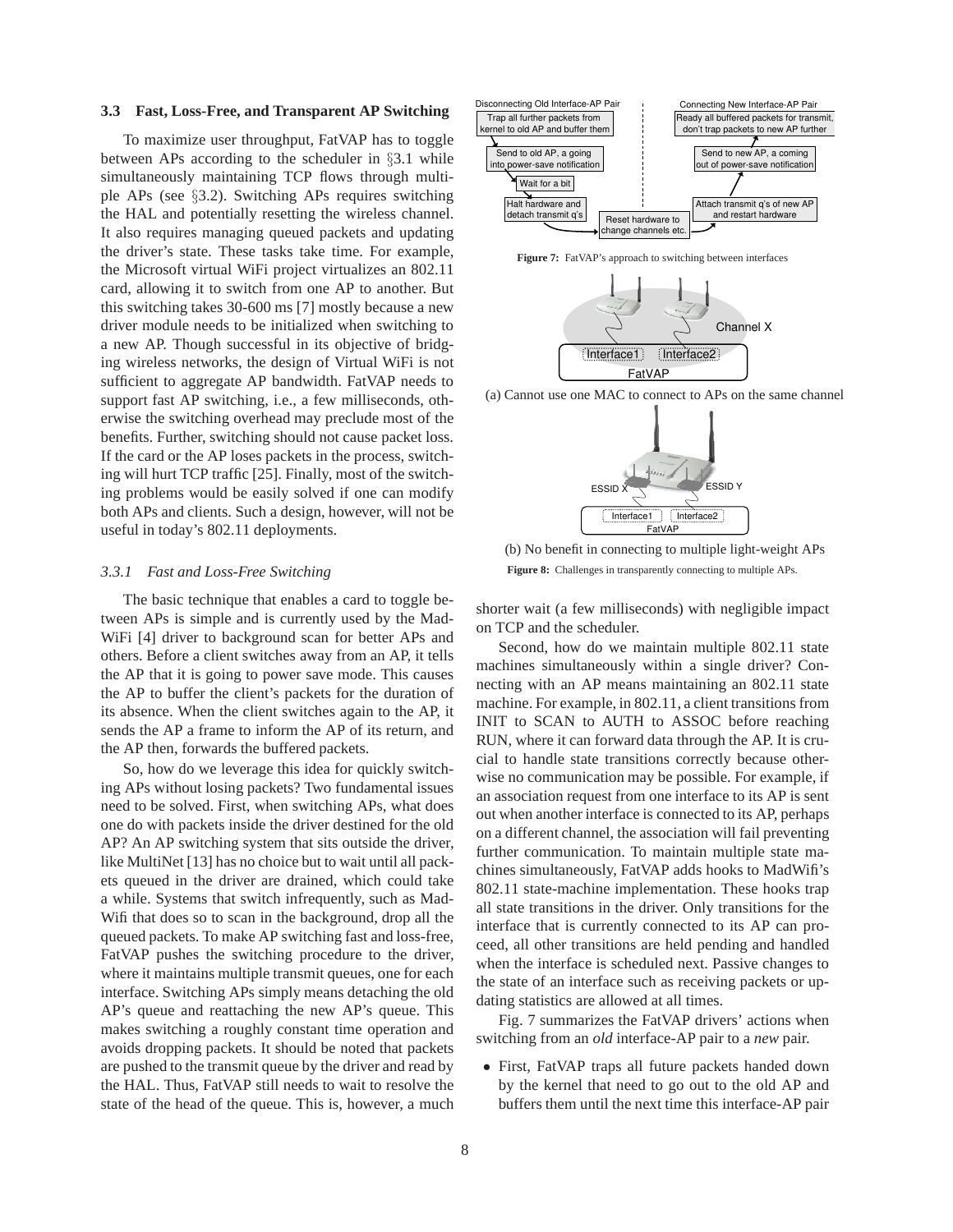is connected.

- Second, FatVAP sends out an 802.11 management frame indicating to the old AP that the host is going into power save mode. The AP then buffers all future packets that need to go to the host.
- Unfortunately, these above two cases do not cover packets that may already be on-the-way, i.e., packets might be in the card's transmit queue waiting to be sent or might even be in the air. To prevent packet loss, FatVAP waits a little bit for the current packet on the air to be received before halting the hardware. FatVAP also preserves the packets waiting in the interface's transmit queue. The transmit queue of the old interface is simply detached from the HAL and is re-attached when the interface is next scheduled.
- Fourth, FatVAP resets the hardware settings of the card and pushes the new association state into the HAL. If the new AP is on a different channel, the card changes channels and listens at the new frequency band.
- Finally, waking up the new interface is simple as the hardware is now on the right channel. FatVAP sends out a management frame telling the new AP that the host is coming out of power save, the AP immediately starts forwarding buffered packets to the host.

#### *3.3.2 Transparent Switching*

We would like FatVAP to work with unmodified APs. Switching APs transparently involves handling these practical deployment scenarios.

**(a) Cannot Use a Single MAC Address:** When two APs are on the same 802.11 channel (operate in the same frequency band), as in Fig. 8a, you cannot connect to both APs with virtual interfaces that have the same MAC address. To see why this is the case, suppose the client uses both AP1 and AP2 that are on the same 802.11 channel. While exchanging packets with AP2, the client claims to AP1 that it has gone into the power-save mode. Unfortunately, AP1 overhears the client talking to AP2 as it is on the same channel, concludes that the client is out of power-save mode, tries to send the client its buffered packets and when un-successful, forcefully deauthenticates the client.

FatVAP confronts MAC address problems with an existing feature in many wireless chipsets that allows a physical card to have multiple MAC addresses [4]. The trick is to change a few of the most significant bits across these addresses so that the hardware can efficiently listen for packets on all addresses. But, of course, the number of such MAC addresses that a card can fake is limited. Since the same MAC address can be reused for APs that are on different channels, FatVAP creates a pool of interfaces, half of which have the primary MAC, and the rest have unique MACs. When FatVAP assigns a MAC address to a virtual interface, it ensures that interfaces connected to APs on the same channel do not share the MAC address.

**(b) Light-Weight APs (LWAP):** Some vendors allow a physical AP to pretend to be multiple APs with different ESSIDs and different MAC addresses that listen on the same channel, as shown in Fig. 8b. This feature is often used to provide different levels of security (e.g., one light-weight AP uses WEP keys and the other is open) and traffic engineering (e.g., preferentially treat authenticated traffic). For our purpose of aggregating AP bandwidth, switching between light weight APs is useless as the two APs are physically one AP.

FatVAP uses a heuristic to identify light-weight APs. LWAPs that are actually the same physical AP share many bits in their MAC addresses. FatVAP connects to only one AP from any set of APs that have fewer than five bits different in their MAC addresses.

# **4 EVALUATION**

We evaluate our implementation of FatVAP in the Madwifi driver in an internal testbed we built with APs from Cisco and Netgear, in hotspots served by commercial providers like T-Mobile, and in residential areas which have low-cost APs connected to DSL or cable modem backends.

Our results reveal three main findings.

- In the testbed, FatVAP performs as expected. It balances load across APs and aggregates their available backhaul bandwidth, limited only by the wireless capacity and application demands. This result is achieved even when the APs are on different wireless channels.
- In today's residential and Hotspot deployments (in Cambridge/Somerville, MA), FatVAP delivers to the end user a median throughput gain of 2.6x, and reduces the median response time by 2.8x.
- FatVAP safely co-exists with unmodified drivers and other FatVAP clients. At each AP, FatVAP competes with unmodified clients as fairly as an unmodified MadWifi driver, and is sometimes fairer because FatVAP moves away from congested APs. FatVAP clients are also fair among themselves.

## **4.1 Experimental Setup**

**(a) Drivers** We compare the following two drivers.

- *Unmodified Driver:* This refers to the madwifi v0.9.3 [4] driver. On linux, MadWifi is the current *defacto* driver for Atheros chipsets and is a natural baseline.
- *FatVAP*: This is our implementation of FatVAP as an extension of madwifi v0.9.3. Our implementation includes the features described in §3, and works in con-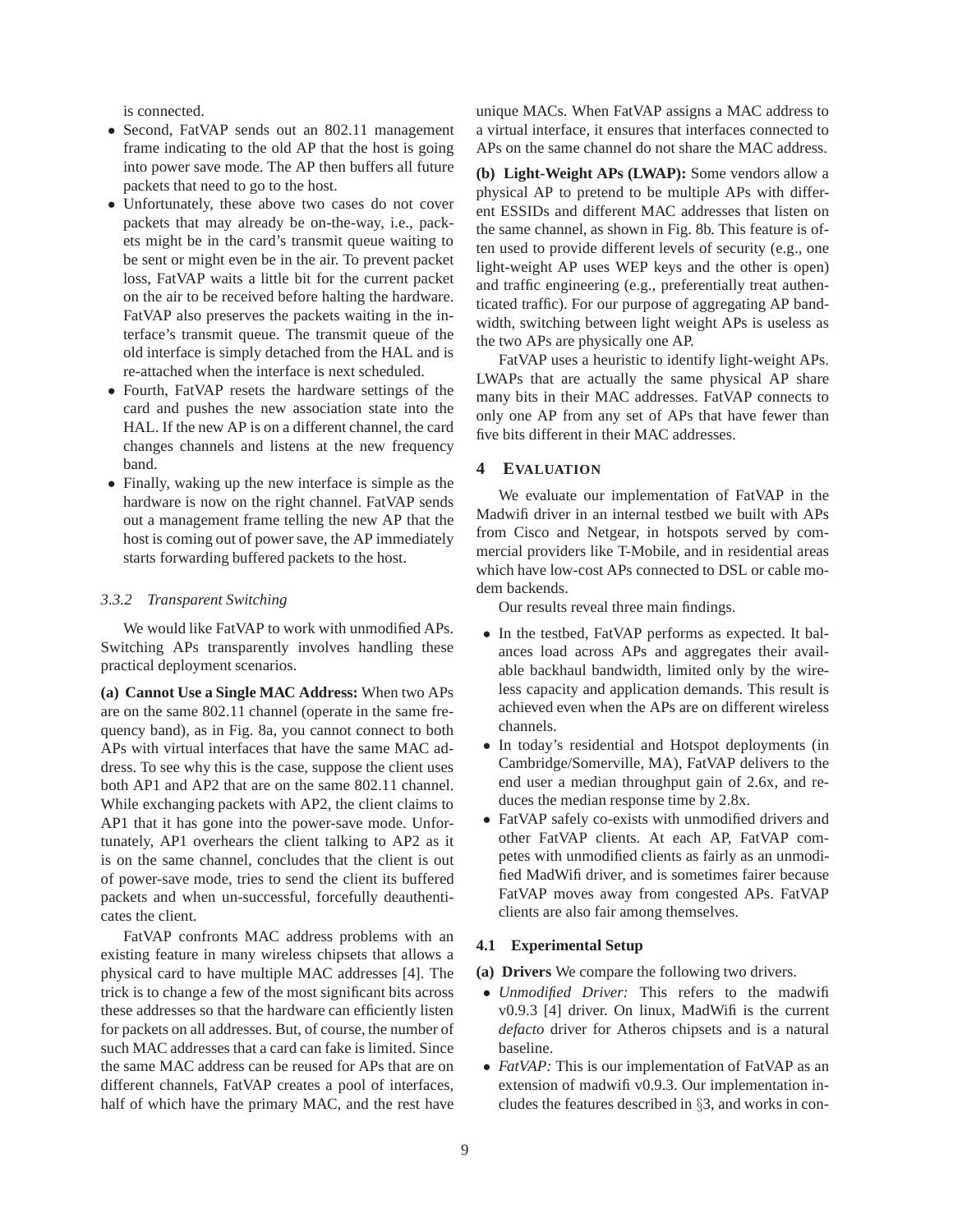| <b>Operation</b>                  | Time $(\mu s)$ |            |  |  |
|-----------------------------------|----------------|------------|--|--|
|                                   | Mean           | <b>STD</b> |  |  |
| IP Checksum Recompute             | 0.10           | 0.09       |  |  |
| <b>TCP/UDP Checksum Recompute</b> | 0.12           | 0.14       |  |  |
| Flow Lookup/Add in HashTable      | 2.52           | 2.30       |  |  |
| Running the Scheduler             | 16.21          | 4.85       |  |  |
| <b>Switching Delay</b>            | 2897.48        | 2780.71    |  |  |

**Table 1:** Latency overhead of various FatVAP operations.

junction with autorate algorithms, carrier-sense, CTSto-self protection, etc.

**(b) Access Points:** Our testbed uses Cisco Aironet 1130AG Series access points and Netgear's lower-cost APs. We put the testbed APs in the 802.11a band so as to not interfere with our lab's existing infrastructure. Our outside experiments run in hotspots and residential deployments and involve a variety of commercial APs in the 802.11b/g mode, which shows that FatVAP works across 802.11a/b/g. The testbed APs can buffer up to 200 KB for a client that enters the power-save mode.<sup>3</sup> Testbed APs are assigned different 802.11a channels (we use channels 40, 44, 48, 52, 56 and 60). The wireless throughput to all APs in our testbed is in the range  $[19 - 22]$  Mb/s. The actual value depends on the AP, and differs slightly between uplink and downlink scenarios. APs in hotspots and residential experiments have their own channel assignment which we do not control.

**(c) Wireless Clients:** We have tested with a few different wireless cards, from the Atheros chipsets in the latest Thinkpads (Atheros AR5006EX) to older Dlink and Netgear cards. Clients are 2GHz x86 machines that run Linux v2.6. In each experiment, we make sure that Fat-VAP and the compared unmodified driver use similar machines with the same kernel version/revision and the same card.

**(d) Traffic Shaping:** To emulate an AP backhaul link, we add a traffic shaper behind each of our test-bed APs. This shaper is a Linux box that bridges the APs traffic to the Internet and has two Ethernet cards, one of which is plugged into the lab's (wired) GigE infrastructure, and the other is connected to the AP. The shaper controls the end-to-end bandwidth through a token bucket based ratefilter whose rate determines the capacity of AP's access link. We use the same access capacity for both downlink and uplink.

**(e) Traffic Load:** All of our experiments use TCP. A FatVAP client assigns traffic to APs at the granularity of a TCP flow as described in §3.2. An unmodified client assigns traffic to the single AP chosen by its unmodified driver [4]. Each experiment uses one these traffic loads.

- *Long-lived iperf TCP flows:* In this traffic load, each client has as many parallel TCP flows as there are APs. Flows are generated using iperf [2] and each flow lasts for 5 minutes.
- *Web Traffic:* This traffic load mimics a user browsing the Web. The client runs our modified version of Web-Stone 2.5 [8] a tool for benchmarking Web servers. Requests for new Web pages arrive as a Poisson process with a mean of 2 pages/s, the number of objects on a page is exponentially distributed with a mean of 20 objects/page, the objects themselves are copies of actual content on the CSAIL Web server and have sizes that are roughly a power-law with mean equal to 15KB. Note that popular browsers usually open multiple parallel connections to the same server or different servers to quickly download the various objects on a web page (e.g., images, scripts) [18].
- *BitTorrent:* Here, we use the Azureus [1] BitTorrent client to fetch a 500MB file. The tracker is on a CSAIL machine, and 8 Planetlab nodes act as peers. Note that BitTorrent fetches data in parallel from multiple peers.

#### **4.2 Microbenchmarks**

To profile the various components of FatVAP, we use the x86 rdtscll instruction for fine-grained timing information. rdtscll reads a hardware timestamp counter that is incremented once every CPU cycle. On our 2 GHz client, this yields a resolution of 0.5 nano seconds.

Table 1 shows our microbenchmarks. The table shows that the delay seen by packets on the fast-path (e.g., flow lookup to find which AP the packets need to go to, recomputing checksums) is negligible. Similarly, the overhead of computing and updating the scheduler is minimal. The bulk of the overhead is caused by AP switching. It takes an average of 3 ms to switch from one AP to another. This time includes sending a power save frame, waiting until the HAL has finished sending/receiving the current packet, switching both the transmit and receive queues, switching channel/AP, and sending a management frame to the new AP informing it that the client is back from power save mode. The standard deviation is also about 3 ms, owing to the variable amount of pending interrupts that have to be picked up. Because FatVAP performs AP switching in the driver, its average switching delay is much lower than prior systems (3ms as opposed to 30-600ms). We note that switching cost directly affects the throughput a user can get. A user switching between two APs every 100ms, would only have 40ms of usable time left if each switch takes 30ms, as opposed to 94ms of usable time when each switch takes 3ms and hence can more than double his throughput (94% vs. 40% use).

<sup>3</sup>We estimate this value by computing the maximum burst size that a client obtains when it re-connects after spending a long time in the power-save mode.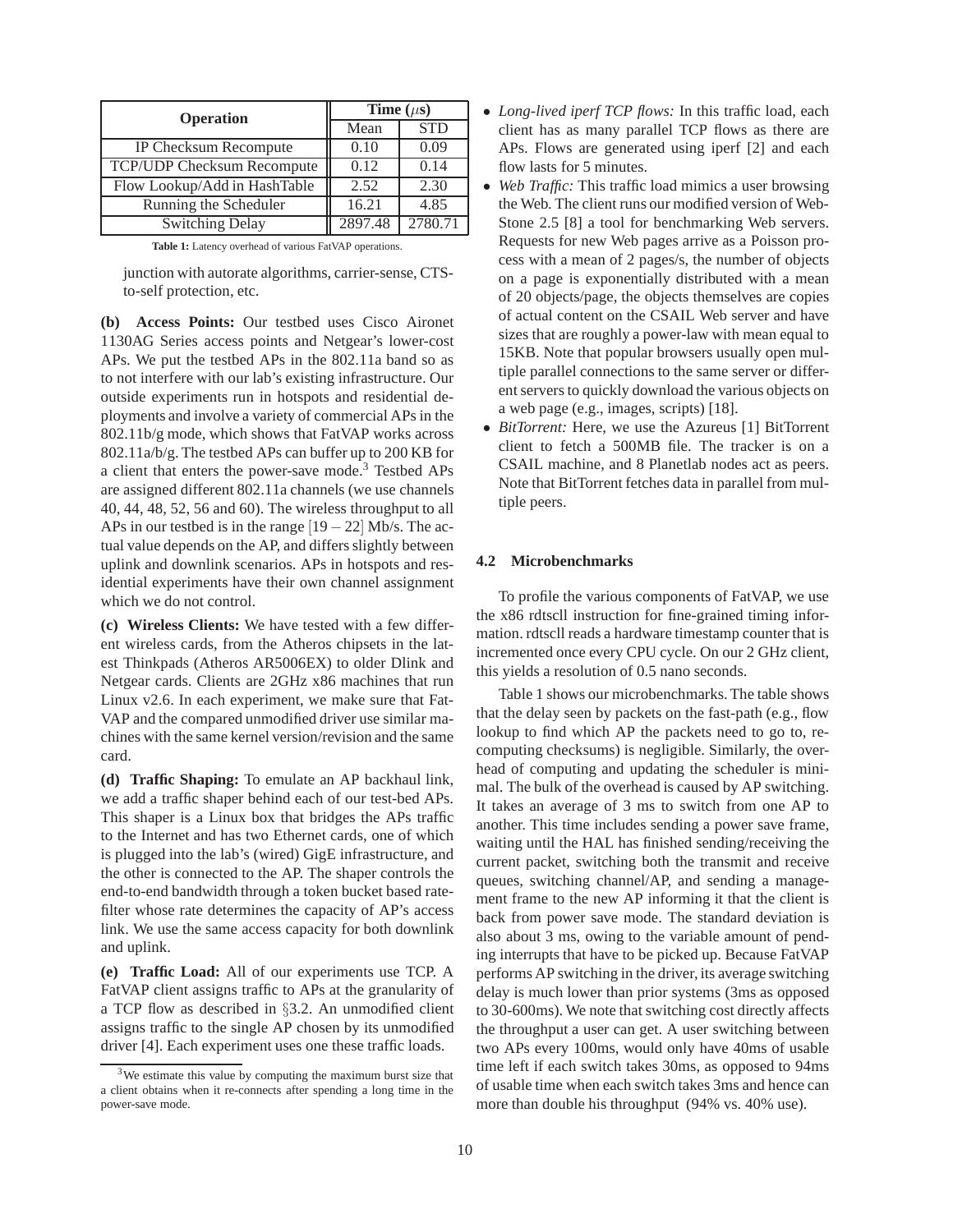



**Figure 10:** At time  $t = 100s$ , the available bandwidth at the first access link changes from 15Mb/s to 5Mb/s, whereas the available bandwidth at the second access link changes from 5Mb/s to 15Mb/s. FatVAP quickly rebalances the load and continues to deliver the sum of the APs' available end-to-end bandwidth. In the scenario, an unmodified driver limits the client to AP1's available bandwidth.

#### **4.3 Can FatVAP Aggregate AP Backhaul Rates?**

FatVAP's main goal is to allow users in a hotspot or at home to aggregate the bandwidth available at all accessible APs. Thus, in this section we check whether FatVAP can achieve this goal.

Our experimental setup shown in Fig.  $9(a)$  has  $n =$ {1, 2, 3, 4, 5} APs. The APs are on different channels and each AP has a relatively thin access link to the Internet (capacity 6Mb/s), which we emulate using the traffic shaper described in  $\S4.1(c)$ . The wireless bandwidth to the APs is about  $[20 - 22]$ Mb/s. The traffic constitutes of long-lived iperf TCP flows, and there are as many TCPs as APs, as described in §4.1(d). Each experiment is first performed by FatVAP, then repeated with an unmodified driver. We perform 20 runs and compute the average throughput across them. The question we ask is: does Fat-VAP present its client with a fat virtual AP, whose backhaul bandwidth is the sum of the AP's backhaul bandwidths?

Figs. 9(b) and 9(c) show the aggregate throughput of the FatVAP client both on the uplink and downlink, as a

function of the number of APs that FatVAP is allowed to access. When FatVAP is limited to a single AP, the TCP throughput is similar to running the same experiment with an unmodified client. Both throughputs are about 5.8Mb/s, slightly less than the access capacity because of TCP's sawtooth behavior. But as FatVAP is given access to more APs, its throughput doubles, and triples. At 3 APs, FatVAP's throughput is 3 times larger than the throughput of the unmodified driver. As the number of APs increases further, we start hitting the maximum wireless bandwidth, which is about 20-22Mb/s. Note that Fat-VAP's throughput stays slightly less than the maximum wireless bandwidth due to the time lost in switching between APs. FatVAP achieves its maximum throughput when it uses 4 APs. In fact, as a consequence of switching overhead, FatVAP chooses not to use the fifth AP even when allowed access to it. Thus, one can conclude that FatVAP effectively aggregates AP backhaul bandwidth up to the limitation imposed by the maximum wireless bandwidth.

#### **4.4 Can FatVAP Adapt to Changes in Bandwidth?**

Next, if an AP's available bandwidth changes, we would like FatVAP to re-adjust and continue delivering the sum of the bandwidths available across all APs. Note that an unmodified MadWifi cannot respond to changes in backhaul capacity. On the other hand, FatVAP's constant estimation of both end-to-end and wireless bandwidth allows it to react to changes within a couple of seconds. We demonstrate this with the experiment in Fig. 10, where two APs are bottlenecked at their access links. As before, the APs are on two different channels, and the bandwidth of the wireless links to the APs is about [21- 22]Mb/s. At the beginning, AP1 has 15Mb/s of available bandwidth, whereas AP2 has only 5Mb/s. At time  $t = 100$ s, we change the available bandwidth at the two APs, such that AP1 has only 5Mb/s and AP2 has 15 Mb/s. Note that since the aggregated available bandwidth remains the same, FatVAP should deliver constant throughput across this change. We perform the experiment with a FatVAP client, and repeat it with an unmodified client that connects to AP1 all the time. In both cases, the client uses iperf [2] to generate large TCP flows, as described in §4.1(d).

Fig. 10(b) shows the client throughput, averaged over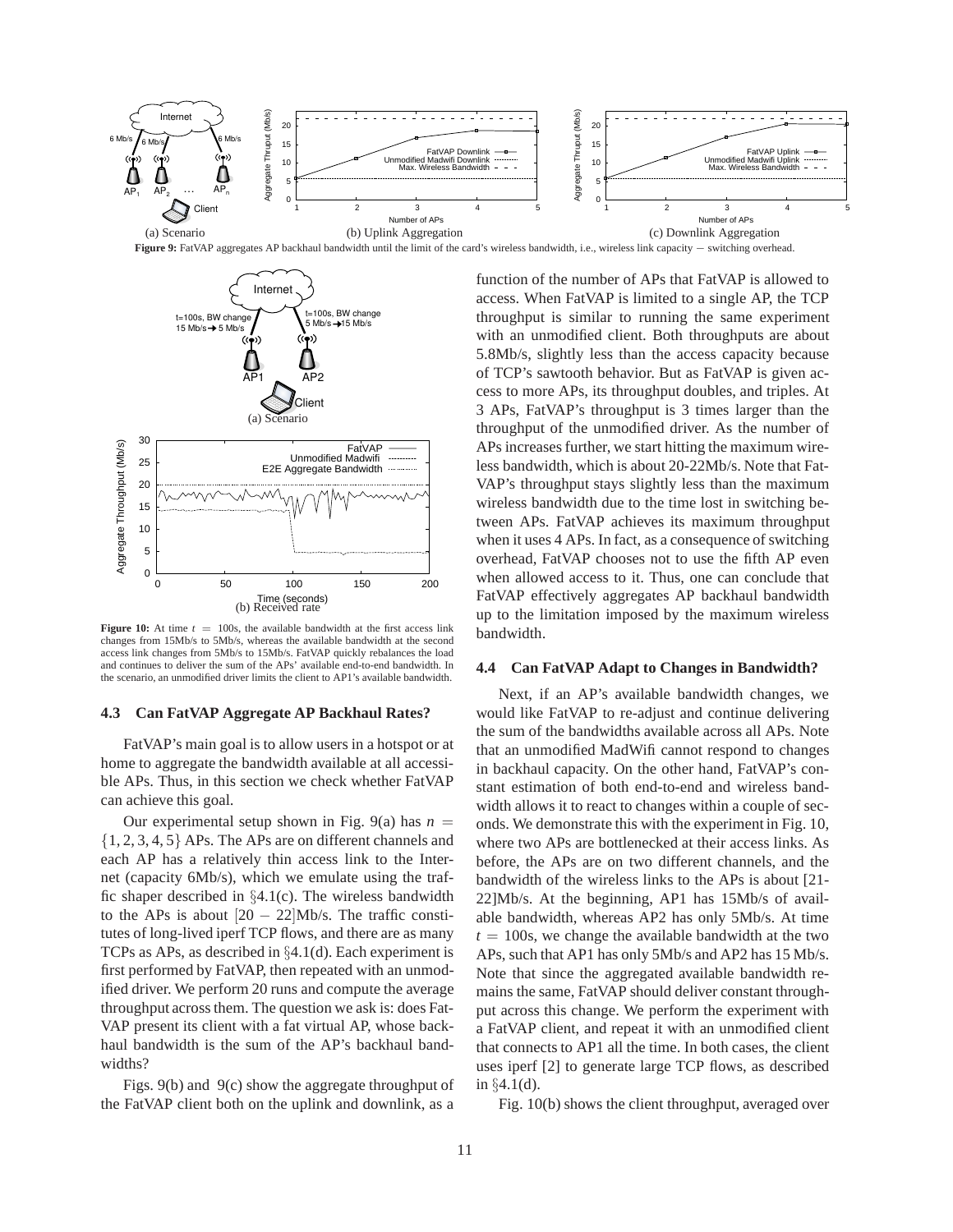

Figure 11: Because it balances the load across the two APs, FatVAP achieves a significantly lower response time for Web traffic in comparison with an unmodified driver.

2s intervals, as a function of time. The figure shows that if the client uses an unmodified driver connected to AP1, its throughput will change from 15Mb/s to 5Mb/s in accordance with the change in the available bandwidth on that AP. FatVAP, however, achieves a throughput of about 18 Mb/s, and is limited by the sum of the APs' access capacities rather than the access capacity of a single AP. Fat-VAP also adapts to changes in AP available bandwidth, and maintains its high throughput across such changes.

## **4.5 Does FatVAP Balance the Load across APs?**

A second motivation in designing FatVAP is to balance load among nearby APs. To check that FatVAP indeed balances AP load, we experiment with two APs and one client, as shown in Fig. 11(a). We emulate a user browsing the Web. Web sessions are generated using WebStone 2.5, a benchmarking tool for Web servers [8] and fetch Web pages from a Web server that mirrors our CSAIL Web-server, as described in §4.1(d).

Fig. 11(b) shows that FatVAP effectively balances the utilization of the APs' access links, whereas the unmodified driver uses only one AP, congesting its access link. Fig. 11(c) shows the corresponding response times. It shows that FatVAP's ability to balance the load across APs directly translates to lower response times for Web requests. While the unmodified driver congests the default APs causing long queues, packet drops, TCP timeouts, and thus long response times, FatVAP balances AP loads to within in a few percent, preventing congestion, and resulting in much shorter response times.

# **4.6 Does FatVAP Compete Fairly with Unmodified Drivers?**

We would like to confirm that regardless of how FatVAP schedules APs, a competing unmodified driver would get its fair share of bandwidth at an AP. We run the experiment in Fig. 12(a), where a FatVAP client switches between AP1 and AP2, and shares AP1 with an unmodified driver. In each run, both clients use iperf to generate long-lived TCP flows, as described in §4.1(d). For the topology in Fig. 12(a), since AP1 is shared by two clients, we have  $w_1 = 19/2 = 9.5$ Mb/s, and  $e_1 = 10/2 = 1$ 



(b) Throughput of FatVAP and a competing unmodified driver

**Figure 12:** FatVAP shares the bandwidth of AP1 fairly with the unmodified driver. Regardless of how much time FatVAP connects to AP1, the unmodified driver gets half of AP1's capacity, and sometimes more. The results are for the downlink. The uplink shows a similar behavior.

5Mb/s. AP2 is not shared, and has  $w_2 = 20$ Mb/s, and  $e_2 = 5$ Mb/s.

Fig. 12(b) plots the throughput of both FatVAP and an unmodified driver when we impose different time-sharing schedules on FatVAP. For reference, we also plot a horizontal line at 5Mb/s, which is one half of AP1's access capacity. The figure shows that regardless of how much time FatVAP connects to AP1, it always stays fair to the unmodified driver, that is, it leaves the unmodified driver about half of AP1's capacity, and sometimes more. Fat-VAP achieves the best throughput when it spends about 55-70% of its time on AP1. Its throughput peaks when it spends about 64% of its time on AP1, which is, in fact, the solution computed by our scheduler in §3.1 for the above bandwidth values. This shows that our AP scheduler is effective in maximizing client throughput.

#### **4.7 Are FatVAP Clients Fair Among Themselves?**

When unmodified clients access multiple APs the aggregate bandwidth is divided at the coarse granularity of a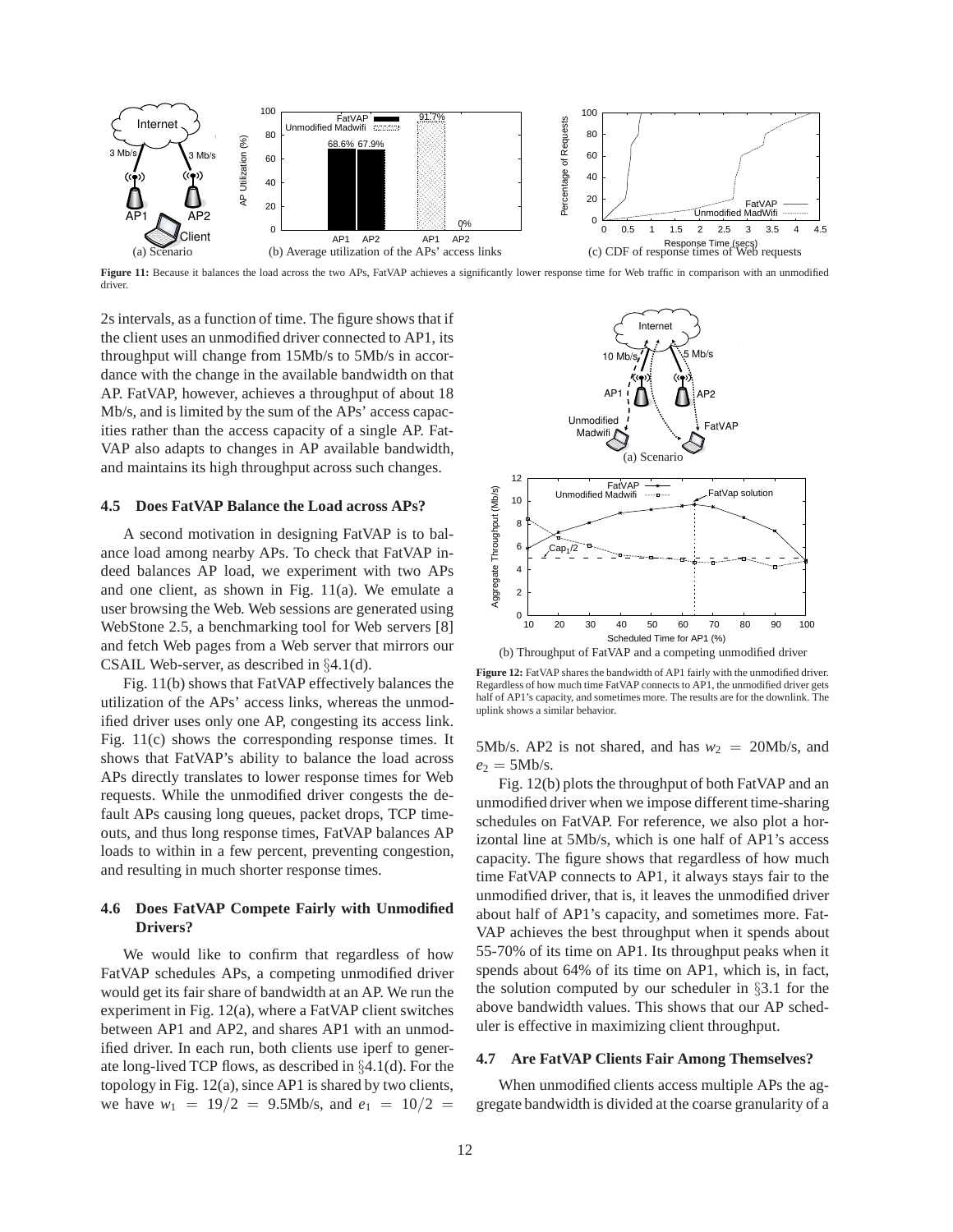

**Figure 13:** FatVAP clients compete fairly among themselves and have a fairer throughput allocation than unmodified clients under the same conditions.

client. This causes significant unfairness between clients that use different APs. The situation is further aggravated since unmodified clients pick APs based on signal strength rather than available bandwidth, and hence can significantly overload an AP.

Here, we look at 5 clients that compete for two APs, where AP1 has 2Mb/s of available bandwidth and AP2 has 12 Mb/s, as shown in Fig. 13(a). The traffic load consists of long-lived iperf TCP flows, as described in §4.1(d). Fig. 13(b) plots the average throughput of clients with and without FatVAP. With an unmodified driver, clients C1 and C2 associate with AP1, thereby achieving a throughput of less than 1Mb/s. The remaining clients associate with AP2 for roughly 4Mb/s throughput for each. However, FatVAP's load balancing and finegrained scheduling allow all five clients to fairly share the aggregate bandwidth of 14 Mb/s, obtaining a throughput of roughly 2.8 Mb/s each, as shown by the dark bars in Fig. 13(b).

#### **4.8 FatVAP in Residential Deployments**

We demonstrate that FatVAP can bring real and immediate benefits in today's residential deployments. To do so, we experiment with FatVAP in three residential locations in Cambridge, MA, shown in Fig. 14. Each of these locations has two APs, and all of them are homes of MIT students, where neighbors are interested in combining the bandwidth of their DSL lines. Again, in these experiments, we run Web sessions that access a mirror of the CSAIL Web-server, as explained in §4.1(d). In each location, we issue Web requests for 10 min, and repeat the experiment with and without FatVAP.

Fig. 15(a) plots the CDF of throughput taken over all



**Figure 14:** Location of residential deployments (in red) and hotspots (in blue)



**Figure 15:** FatVAP's performance in three residential deployments in Cambridge, MA. The figure shows that FatVAP improves the median throughput by 2.6x and reduces the median response time by 2.8x.

the web requests in all three locations. The figure shows that FatVAP increases the median throughput in these residential deployments by 2.6x. Fig. 15(b) plots the CDF of the response time taken over all requests. The figure shows that FatVAP reduces the median response time by 2.8x. Note that though all these locations have only two APs, Web performance more than doubled. This is due to FatVAP's ability to balance the load across APs. Specifically, most Web flows are short lived and have relatively small TCP congestion windows. Without load balancing, the bottleneck drops a large number of packets, causing these flows to time out, which results in worse throughputs and response times. In short, our results show that FatVAP brings immediate benefit in today's deployments, improving both client's throughput and response time.

#### **4.9 Hotspots**

Results in Hotspots show that FatVAP can aggregate throughput across commercial access points. The traf-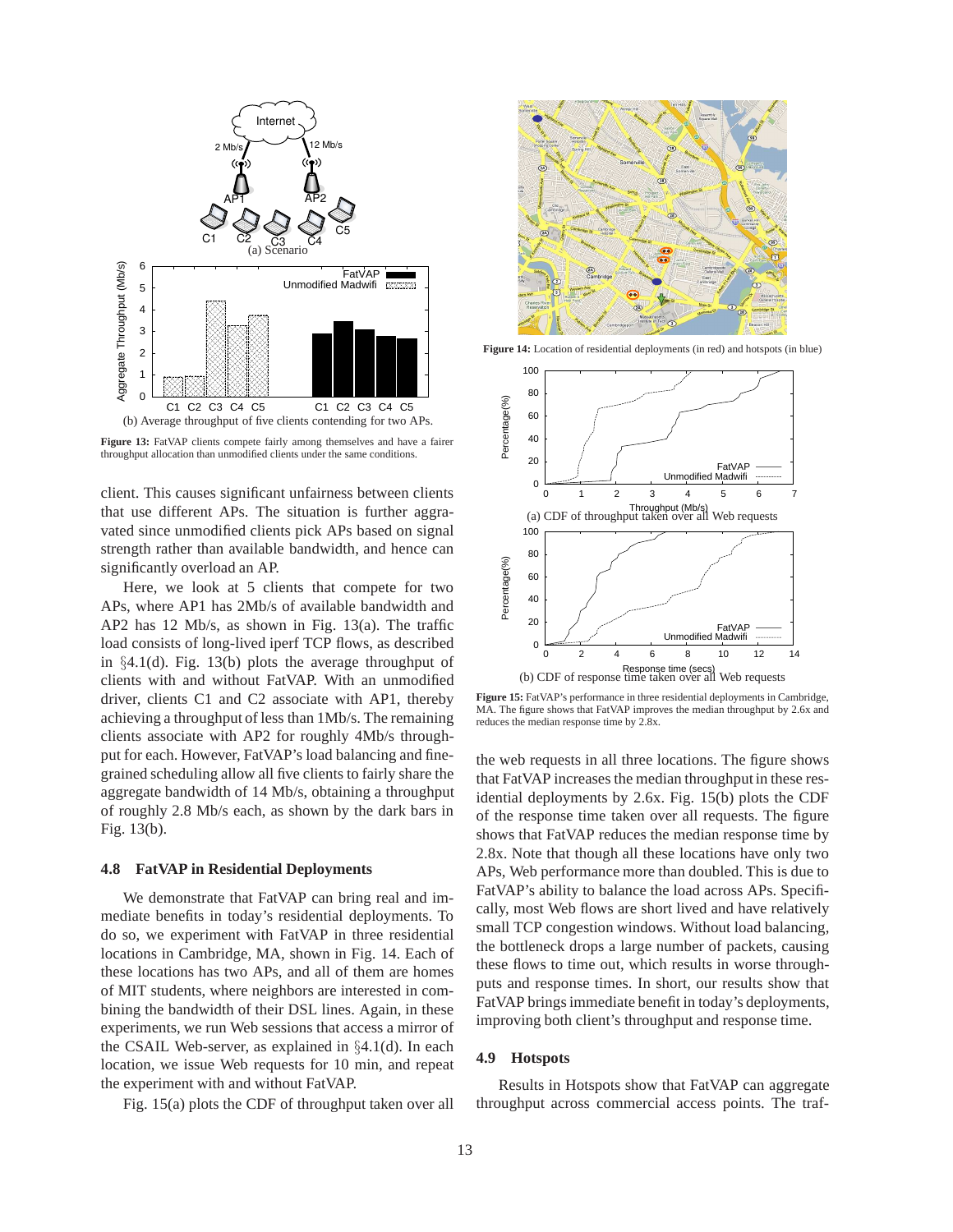

**Figure 16:** FatVAP's performance in two hotspots in Cambridge/Somerville, MA, showing that FatVAP improves throughput for Web downloads and BitTorrent.

fic load uses both Web downloads and BitTorrent and is generated as described in  $\S 4.1$ (d). Our results show that both Web sessions and BitTorrent obtain much improved throughput compared to the unmodified driver. Fig. 16 shows that, depending on the Hotspot, FatVAP delivers an average throughput gain of 1.5-10x to Web traffic, and 2 − 6x to BitTorrent. The huge gains obtained in the Broadway site are because the AP with the highest RSSI was misconfigured with a very large queue size. When congested, TCPs at this AP experienced a huge RTT inflation, time-outs, and poor throughput.

## **5 RELATED WORK**

Related work falls in two main areas.

**(a) Connecting to Multiple APs:** There has been much interest in connecting a wireless user to multiple networks. Most prior work uses separate cards to connect to different APs or cellular base stations [5, 23, 27]. PERM [27] connects multiple WiFi cards to different residential ISPs, probes the latency via each ISP, and assigns flows to cards to minimize latency. Horde [23] uses multiple cellular connections via different providers. In contrast to this work which stripes traffic across independent connections, FatVAPuses the same card to associate and exchange data with multiple APs. Further, FatVAP uses virtual connections to these APs that are very much dependent and so are the throughput estimates that FatVAP uses to choose APs.

The closest to our work is the MultiNet project [13], which was later named VirtualWiFi [6]. MultiNet abstracts a single WLAN card to appear as multiple virtual WLAN cards to the user. The user can then configure each virtual card to connect to a different wireless

network. MultiNet applies this idea to extend the reach of APs to far-away clients and to debug poor connectivity. We build on this vision of MultiNet but differ in design and applicability. First, MultiNet provides switching capabilities but says nothing about which APs a client should toggle and how long it should remain connected to an AP to maximize its throughput. In contrast, FatVAP schedules AP switching to maximize throughput and balance load. Second, FatVAP can switch APs at a fine time scale and without dropping packets; this makes it the only system that maintains concurrent TCP connections on multiple APs.

**(b) AP Selection:** Current drivers select an AP based on signal strength. Prior research has proposed picking an AP based on load [20], potential bandwidth [28], and a combination of metrics [21]. FatVAP fundamentally differs from these techniques in that it does not pick a single AP, but rather multiplexes the various APs in a manner that maximizes client throughput.

#### **6 DISCUSSION**

Here, we discuss some related issues and future work. *(a) Multiple WiFi Cards:* While FatVAP benefits from having multiple WiFi cards on the client's machine, it does not rely on their existence. We made this design decision for various reasons. First most wireless equipments naturally come with one card and some small handheld devices cannot support multiple cards. Second, without FatVAP the number of cards equals the number of APs that one can connect with, which limits such a solution to a couple of APs. Third, cards that are placed very close to each other may interfere; WiFi channels overlap in their frequency masks [16] and could leak power to each other's bands particularly if the antennas are placed very close. Forth, even with multiple cards, the client still needs to pick which APs to connect to and route traffic over these APs as to balance the load. FatVAP does not constrain the client to having multiple cards. If the client however happens to have multiple cards, FatVAP would allow the user to exploit this capability to expand the number of APs that it switches between and hence improve the overall throughput.

*(b) Channel Bonding and Wider Bands:* Advances like channel bonding (802.11n) and wider bands (40MHz wide channels) increase wireless link capacity to hundreds of Mb/s. Such schemes widen the gap between the capacity of the wireless link and the AP's backhaul link, making FatVAP more useful. In such settings, FatVAP lets one wireless card collect bandwidth from tens of APs.

*(c) WEP and Splash Screens:* We are in the process of adding WEP and splash-screen login support to our Fat-VAP prototype. Supporting WEP keys is relatively easy, the user needs to provide a WEP key for every secure AP